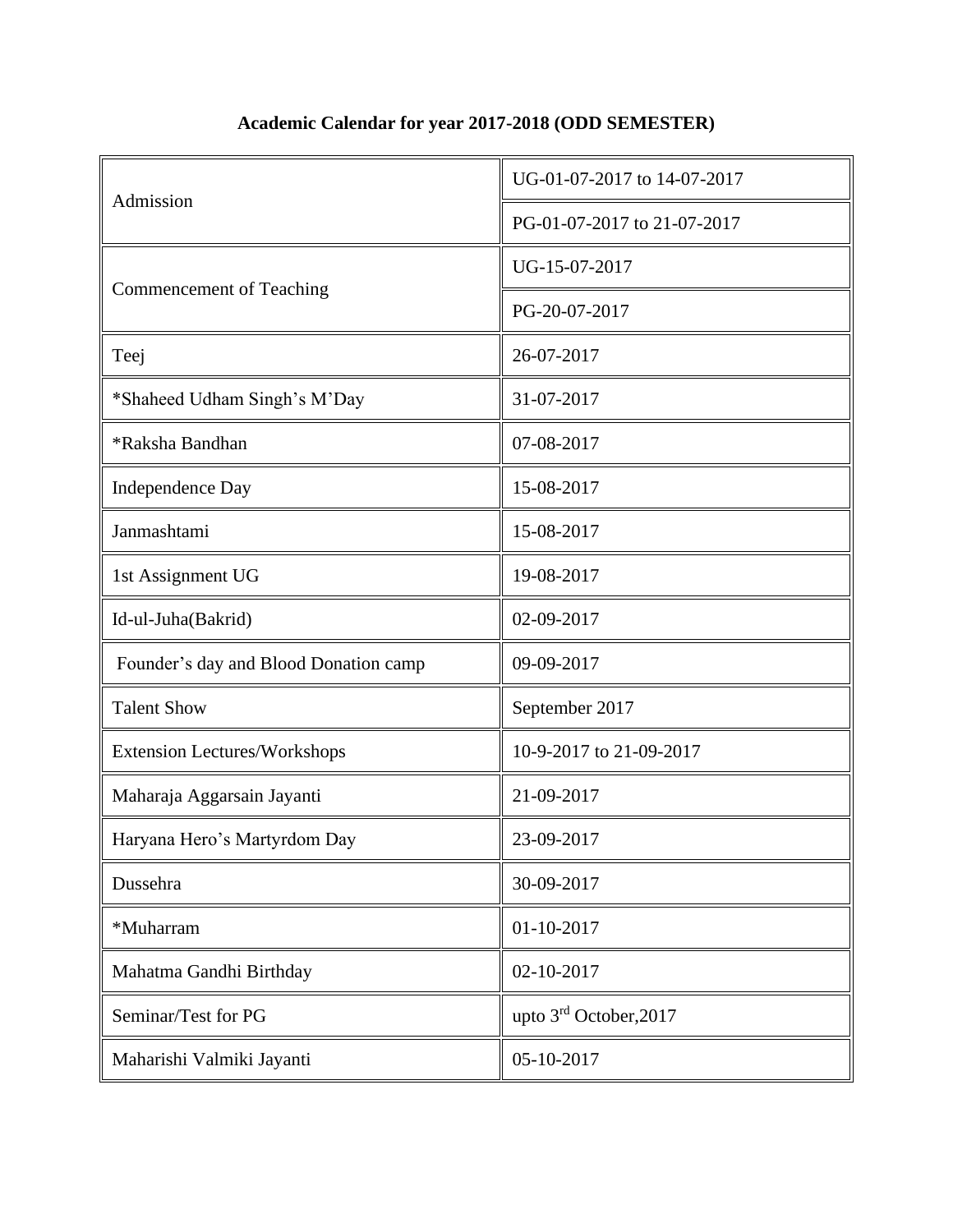| Seminars/Conferences                                       | 07-10-2017 to 10-10-2017                           |  |
|------------------------------------------------------------|----------------------------------------------------|--|
| *Karvachauth                                               | 08-10-2017                                         |  |
| $2nd$ Assignment UG                                        | Upto 10 <sup>th</sup> October, 2016                |  |
| Class Test for UG & PG                                     | 12 & 13-10-2017                                    |  |
| Diwali                                                     | 19-10-2017                                         |  |
| Vishwakarma Day                                            | 20-10-2017                                         |  |
| *Goverdhan Pooja                                           | 20-10-2017                                         |  |
| Vacation-I                                                 | 15-10-2017 to 22-10-2017                           |  |
| Chhat Puja                                                 | 26-10-2017                                         |  |
| Conferences/Seminars                                       | 25-10-2017 to 04-11-2017                           |  |
| <b>Educational Excursions</b>                              | Free Days & Holidays Of September<br>October, 2017 |  |
| Haryana Day                                                | 01-11-2017                                         |  |
| *Guru Nanak's Birthday                                     | 04-11-20107                                        |  |
| <b>Extra Classes</b>                                       | 04-11-2017 to 11-11-2017                           |  |
| Convocation 2017 and Annual Prize Distribution<br>function | November 2017                                      |  |
| Review of Syllabi                                          | Last Day of Every Month                            |  |
| Examinations                                               | UG-14-11-2017 onwards                              |  |
| Examinations                                               | PG-18-11-2017 onwards                              |  |
| *Guru Teg Bahadur M'day                                    | 24-11-2017                                         |  |
| Id-E-Milad                                                 | 02-12-2017                                         |  |
| Winter Vacations: 18-12-2017 to 31-12-2017                 |                                                    |  |

 $\mathbf{\mathsf{r}}$ 

\* Restricted Holiday